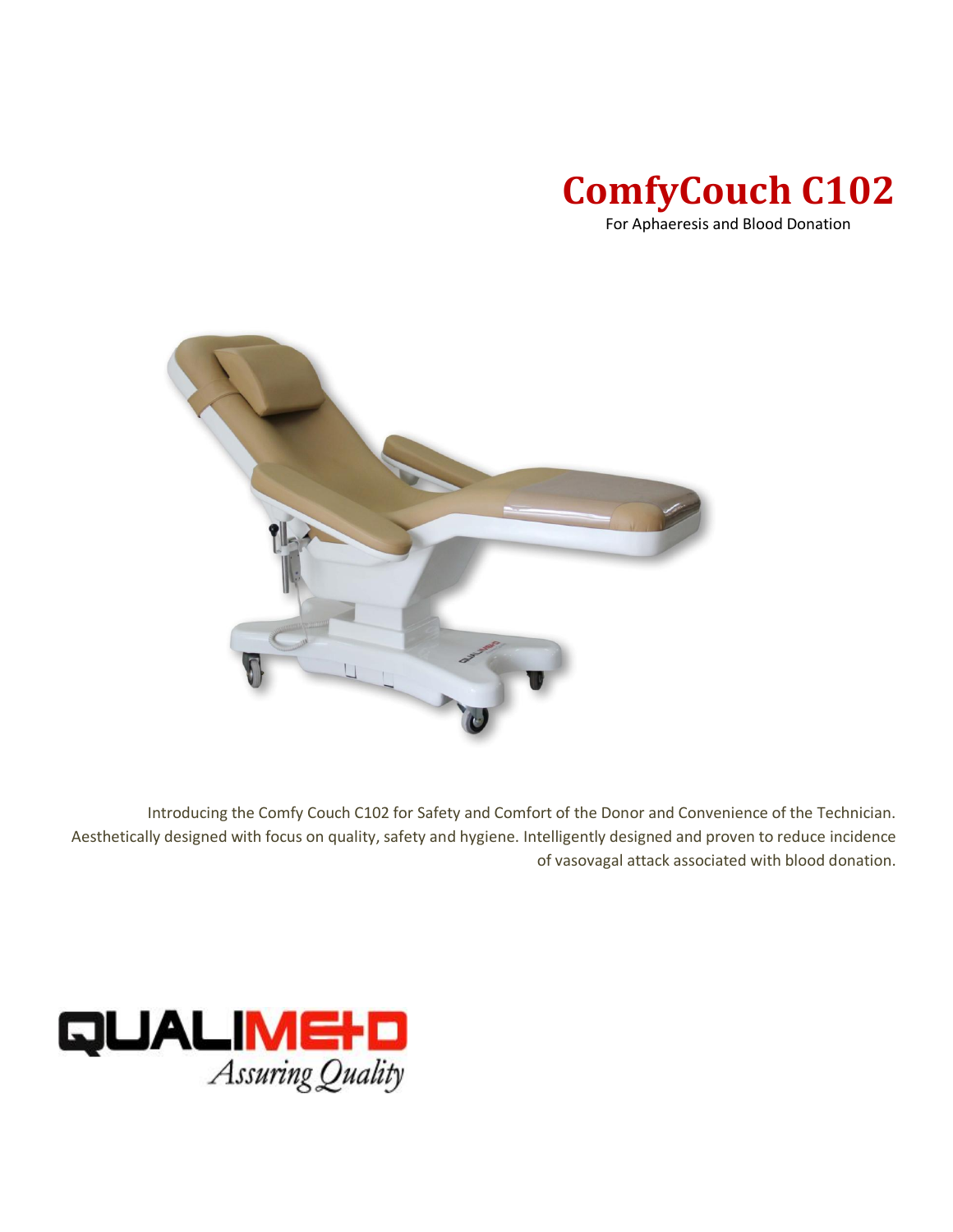

## **Superior Design**

Position can be shifted to shock position within 10 seconds of actuation. Single profile construction enables the donor profile to be maintained unchanged during conversion to shock position, ensuring minimal discomfort to the donor. The wedge shaped armrest promotes comfortable vena puncture facilitating optimal blood flow. A Large resting surface enables comfortable seating and long foot section for easy foot support for taller donors.



### **Safety**

The Unique position of the foot during donation ensures adequate blood supply to the head as per hemodynamics of the human body to minimize the incidence of "Vasovagal attack". Controlling buttons on the remote are logically placed and does not confuse. High stability ensures no tipping over up to 150kgs. Provision for all devices and accessories required for blood donation and height adjustment of the couch ensures safety from RSI [Repetitive Strain Injuries] for staff.



# **Hygiene**

Single profile construction ensures that all surfaces are smooth and easy to clean. The upholstery is not stitched and do not provide any opportunity for moisture or liquids to lodge. Smooth, dirt resistant design of the remote without any sharp edges or dirt traps in the construction. Accessories trays can be removed for easy cleaning. Easy to clean transparent vinyl cover that protects foot area.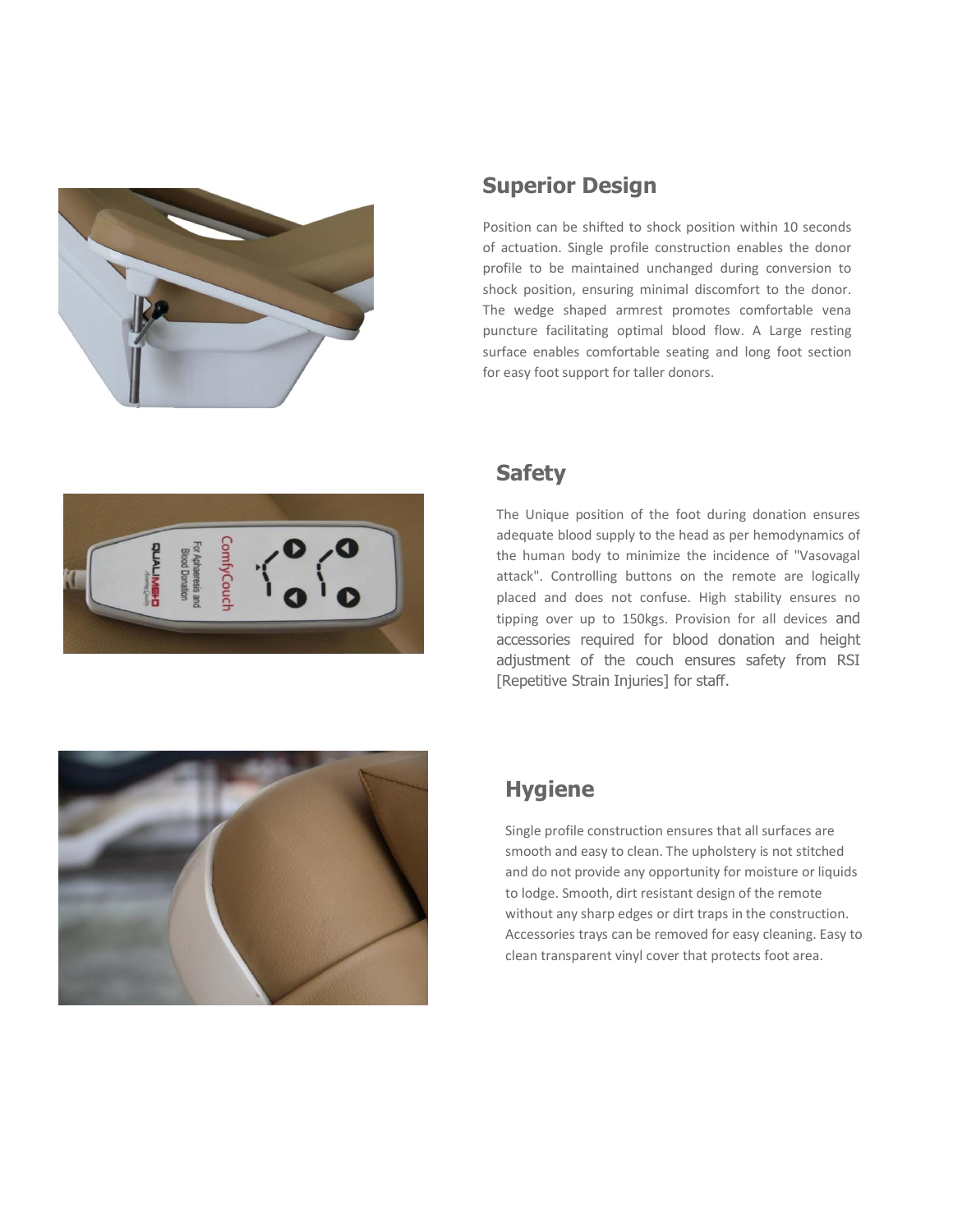

# *Height can be adjusted by 200mm from minimum*

#### **Unique 4 way Action Hand Rest**

- $\triangleright$  Height Adjustable.
- $\triangleright$  Can be raised or swung out for easy entry of Donor.
- $\triangleright$  Angle of Arm rest can be adjusted for Optimum Venipuncture.
- $\triangleright$  Angle to profile can also be set.





Multiple recline position with quick conversion to trendelenburg position in 10 seconds.

Comfortable donor position with long foot profile provides comfort to even the tallest Donor. Special transparent vinyl covering at foot section avoids dirt accumulation and prevents damage by footwear.

Smooth Fiberglass housing and hence internal motor and hydraulics not exposed